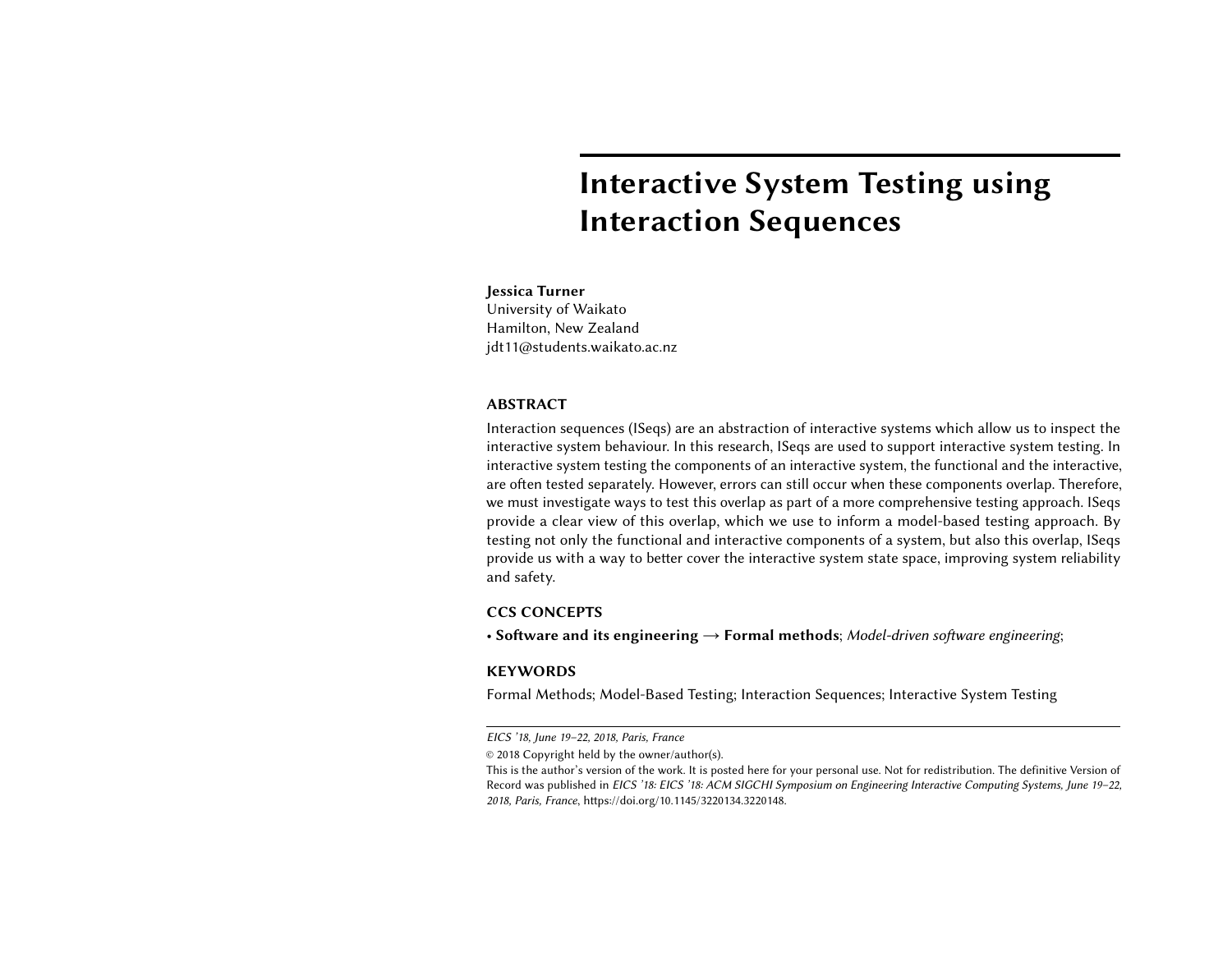#### ACM Reference Format:

Jessica Turner. 2018. Interactive System Testing using Interaction Sequences. In EICS '18: EICS '18: ACM SIGCHI Symposium on Engineering Interactive Computing Systems, June 19–22, 2018, Paris, France. ACM, New York, NY, USA, [5](#page-4-0) pages.<https://doi.org/10.1145/3220134.3220148>

## INTRODUCTION

In this research, ISeqs are used as an abstraction of interactive systems to allow us to inspect the interactive system behaviour. Specifically, they provide us with a clear view of the overlap between the interactive and functional components of an interactive system. The interactive component of an interactive system is the user interface of that system while the functional component is the underlying functionality, set out as a set of instructions in a specified programming language. The overlap component stores the information required for these two components to "communicate", i.e. how they interact with each other.

Despite extensive testing processes, errors can still occur in interactive systems (see [\[1,](#page-4-1) [3\]](#page-4-2)). As stated by Dijkstra, "Program testing can be used to show the presence of bugs, but never to show their absence" [\[2\]](#page-4-3). Therefore, while we cannot prove an interactive system to be free of error, we can improve reliability and safety of such systems by identifying and removing as much error as possible.

Several strategies exist for testing the interactive and functional components of interactive systems. However, there is less research in testing the overlap of these components, specifically with ISeqs. In existing research (see [\[5\]](#page-4-4)), the overlap component is not tested comprehensively (comprehensive meaning inclusion of test oracles).

Therefore, we must investigate new ways to test the overlap component comprehensively to support interactive system testing. In this paper we will discuss the use of ISeqs as an abstraction of the interactive system and how we use this to inform a model-based testing strategy. This will provide better coverage of the interactive system and improve system reliability and safety.

#### USING INTERACTION SEQUENCES AS AN ABSTRACTION

The main contribution of this research is to define the theory of ISeqs and how they can be used for interactive system testing. Here we discuss creating ISeqs and the types of tests we can generate.

Assuming a good software engineering process has been followed we can create ISeqs using information from pre-existing design artefacts, such as specifications, requirements, prototypes, or from the interactive system itself etc. In this research, we have chosen to focus on task-widget based sequences, as these allow the length of sequences to be constrained easily, resulting in a more tractable state space. To build sequences of this type we require information about the widgets of the system and their associated interactions, in addition to task knowledge.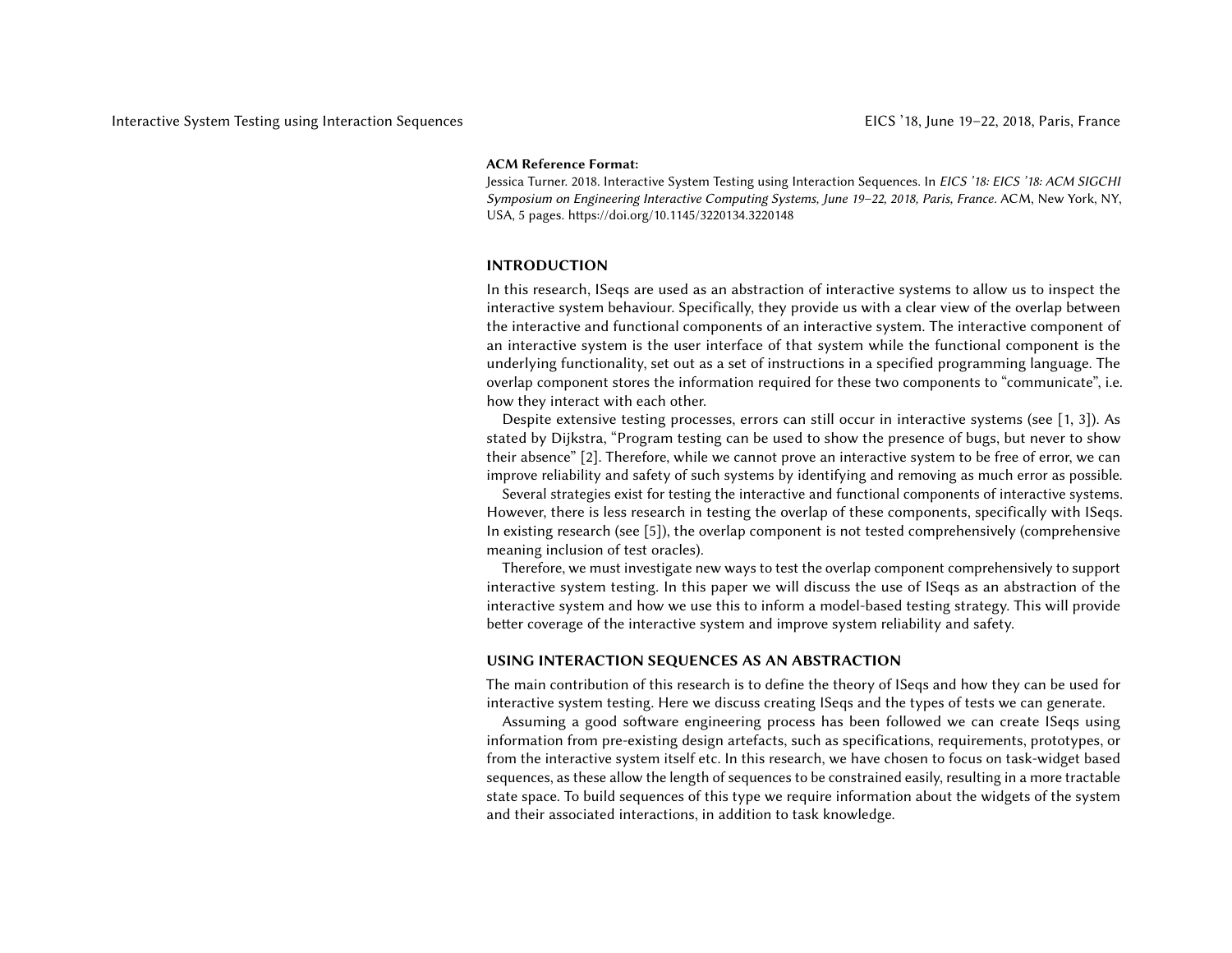Formalised ISeqs are built from interaction steps using knowledge of the widgets and their interactions. The steps are of the form: "(Interaction) (Widget) (Number of Interactions)". The interaction is how an end user would interact with the specified widget, based on the user interface. This is followed by the number of interactions required for this particular step of the sequence. For example, the step "Press Off 1" would indicate that an end user may press the off button once. We use these steps to build sequences for each task of the interactive system.

We use task information to group sets of interactions together, which provides us with a predetermined "end-point" to the sequence. This end point encapsulates the "goal" that the end user was attempting to achieve by carrying out this task. Using observations of the functional component, we make start and end assumptions for a given task. These define the state the system should be in before the execution of the sequence and after the sequence has been executed successfully. Defining these assumptions ensures reproducibility of the sequence on simulation or execution.

For example, a smart light sensor system senses when an end user enters a room and switches the light on. After a pre-defined time out period when no movement is sensed the light is switched off. The level of light is determined by the time of day that the end user enters the room. In the early morning the light is dimmer and in the evening the light is brighter. An end user may determine the appropriate schedule and light settings as they require.

This system has the following observations: LightLevel, the level the light is currently set at based on the time of day; Movement, whether movement has been sensed or not; Time, the current time; and State, whether the light is switched on or off. The task specifies an end user switches on the light at 1am. The assumptions are as follows:

| <b>Start assumptions:</b> | <b>End assumptions:</b> |
|---------------------------|-------------------------|
| LightLevel: 60            | LightLevel: 60          |
| Movement: No              | Movement: Yes           |
| Time: 0059                | Time: 0100              |
| State: Off                | State: On               |

As there is only a single widget in this interactive system, the light itself, the ISeq for this task is very simple: "Trigger Light 1". Note that as the steps are defined based on the user interface we do not attempt to model the end user in these interactions. That is, the interaction "trigger" in this step could refer to several different physical actions made by the end user, but we abstract this to the interaction "Trigger" in consultation with the widget information provided. While this is a trivial example, typically we have far more complex systems to investigate, resulting in longer and more interesting ISeqs.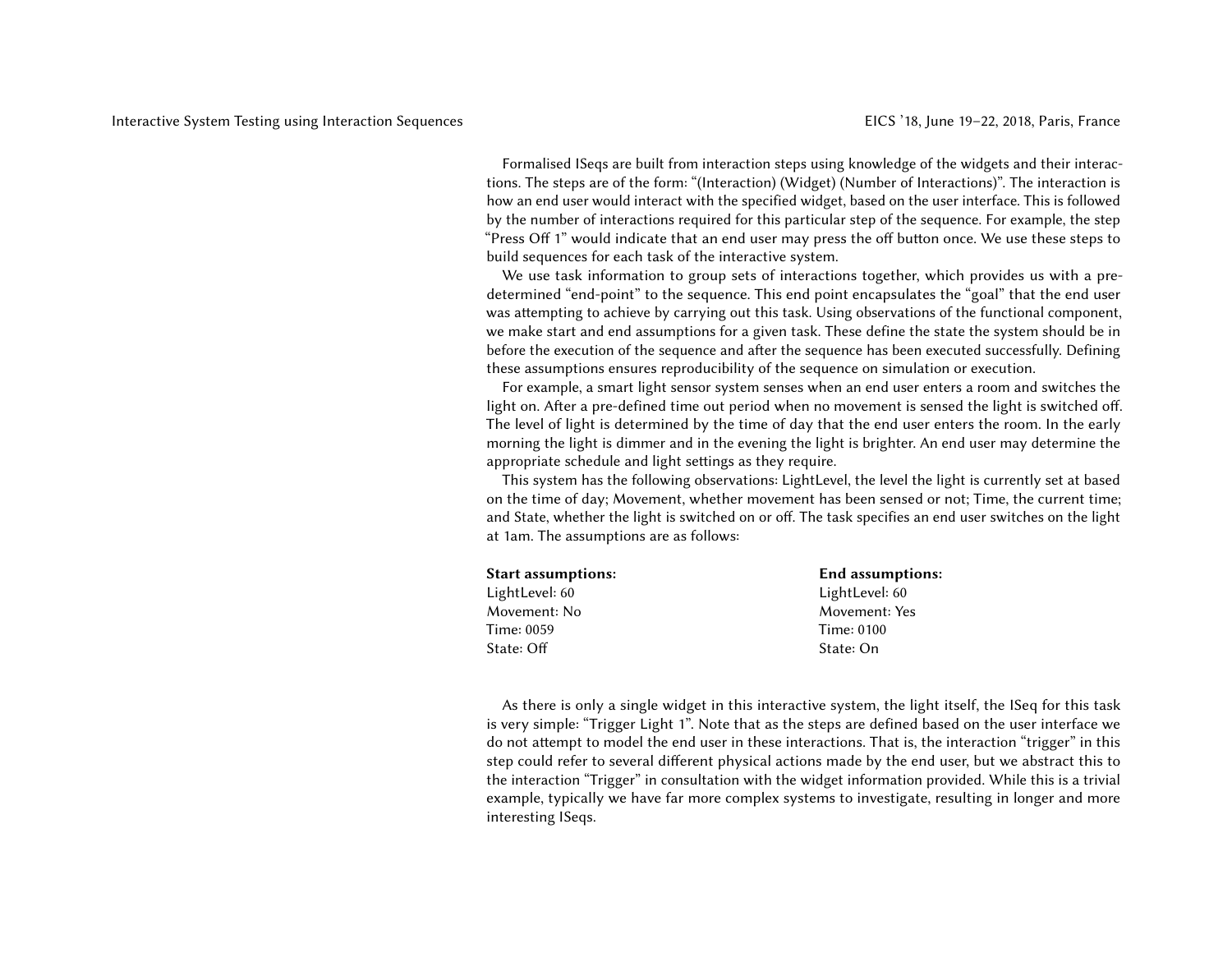We use these formalised ISeqs to inform the modelling process. There are several models we could have used, however, we chose finite state automata (FSA) for their simplicity and well-defined theory (see [\[4\]](#page-4-5)). The FSA are used to explore sequences of varying lengths for tasks and to explore properties of ISeqs.

ISeqs as an abstraction simplifies the process of investigating and testing the overlap component, as we can ignore the complexities of the actual implementation of the interactive system. However, applying this simple abstraction to complex large interactive systems can result in lengthy ISeqs with seemingly intractable state spaces. Therefore, investigation was required into finding ways we could control this state space. This led to identification of the "self-containment" property.

The self-containment property was observed in the example systems we investigated. It was evident that parts of ISeqs could be "grouped" together. Using this property we were able to abstract these self-contained groups into an abstract state to reduce and expand the state space as required. This led to the development of a formal definition of self-containment and proofs of the ability to abstract and expand models using this property.

The self-containment property not only provided greater control over the state space, but also allows us to specify only certain parts of an ISeq to model and test. This provides control over the set of tests created for the overlap component. For example, in a safety critical interactive system a test suite may focus specifically on safety-critical sequences, ignoring non-safety critical aspects of the system. However, if investigation into the non-safety critical aspects is required, we can simply expand the abstract state.

Using the FSA models, ISeq assumptions, and specifications of the interactive and functional components of the system, we can generate abstract tests for the overlap component. An abstract test is a test which adheres to no specific test language, it can then be used to create a concrete test which is defined using some testing language and often in a specific testing tool. The reason we define abstract tests is to allow for flexibility of the testing tool or language used to create the concrete tests, regardless of what language or tools are used to create the interactive system and corresponding test suite.

Abstract tests can be generated to ensure at any given step the following step is active and available. We can generate tests to ensure that our start and end assumptions are correct (as test oracle equations), and check that each step executes the correct corresponding behaviours as expected. It is important to note that these tests are designed to ensure that an ISeq behaves as expected, and consequently the overlap component behaves as expected.

## **PROGRESS**

Previously, we introduced the concept of the self-containment property [\[6\]](#page-4-6). The self-containment property has since been formally defined and proven to demonstrate it is useful in controlling the